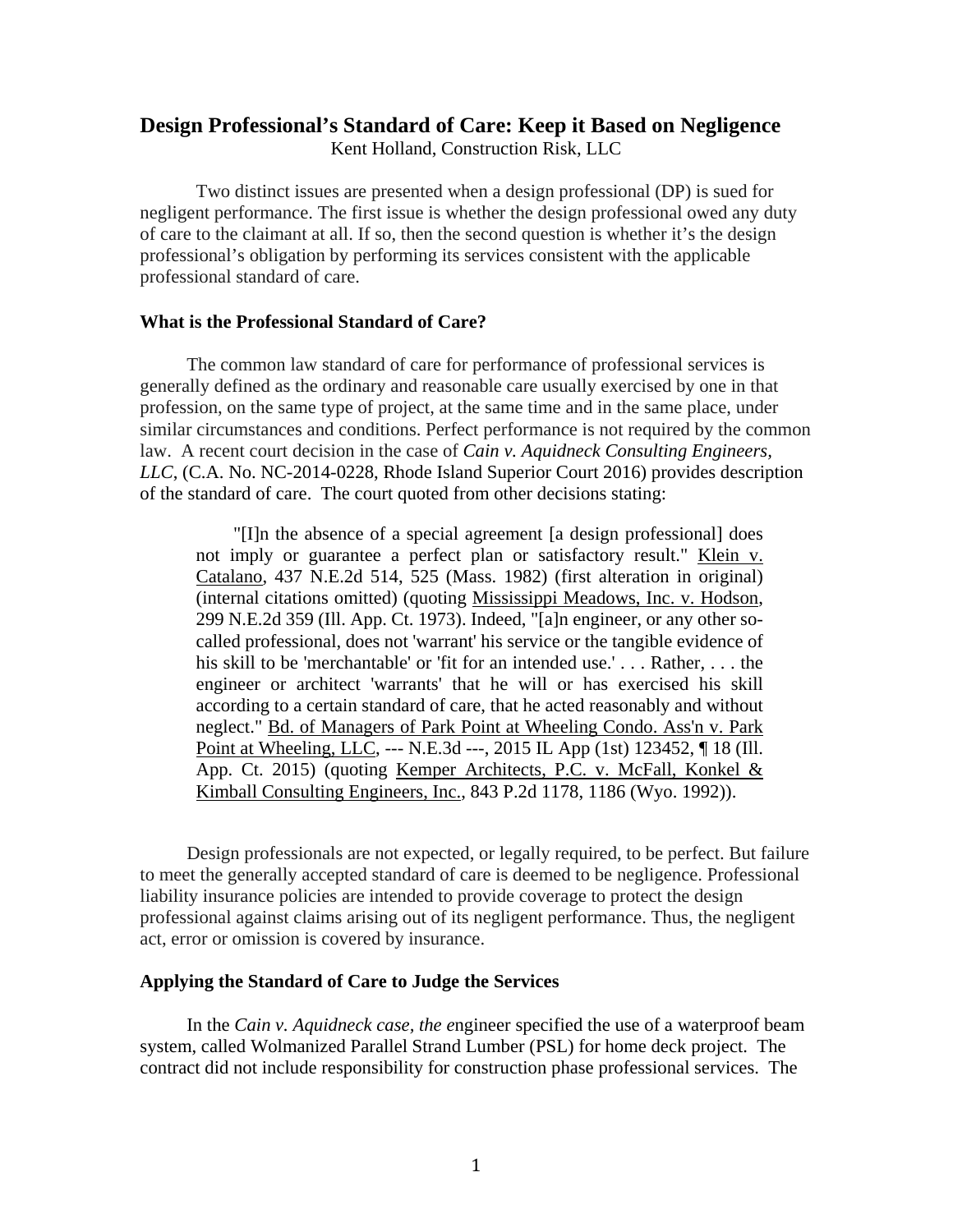construction contractor chose to use beams that were not pressure treated or otherwise waterproofed. Those beams eventually rotted.

In a lawsuit against the designer for negligence, breach of contract and breach of warranty, the court granted summary judgment to the design professional, finding that the designer had no responsibility for the substitution of the product by the contractor and no duty and no actions or omissions by which he might be found to violated the professional standard of care. As stated by court, "That a [contractor] over whom [Engineer] had no control chose to undertake a course of action wholly different from which the [designer] suggested, does not create liability for [the engineer].

The court concluded that it "is aware of no case that exposes a design professional to an implied warranty on his work." And the court found no express warranty in the contract language.

## **Use of Expert Testimony**

Expert testimony is necessary to prove what the Standard of Care is and that a design professional failed to meet that standard. In the case of *Jordan's Furniture, Inc. v. Carter & Burgess, Inc*., 87 N.E. 3d 1201 (Mass. App. 2017), and expert opined that damage to a concrete floor resulted from faults in design, specifically that the engineer had miscalculated what was needed for the structural integrity of the floor. The trial court awarded plaintiff compensatory damages based on negligence but declined to find breach of contract, breach of warranty, or an obligation to pay attorney's fees pursuant to an indemnification clause.

On appeal, the appellate court held that the plaintiff could not recover for breach of contract or warranty because those counts were merely duplicative of the negligence count, and moreover, the alleged breach of contract was based on "heightened standard of care" that essentially required compliance with the generally accepted standard of care and nothing beyond that standard. With regard to the warranty claim, the appellate court stated that the plaintiff could not maintain an express warranty claim unless the engineer had "expressly promised a certain, specific result," and the court found no such promise was made in this case.

Relying on the expert report, the trail judge found the floor was "inadequate for its intended use, and negligently designed, with the concentrated demand of the stockpicker exceeding the capacity of the floor as designed." According to the trial judge, this failure to "adequately evaluate the [effects] of the use of the stockpicker on the floor… constituted a deviation from the exercise of reasonable care required of members of the engineering profession engaged in commercial facilities." The court awarded (as was affirmed on appealed) compensatory damages in the amount of the cost of the repairs but declined to award damages for breach of contract or warranty, and declined to apply the indemnification clause to award attorney's fees.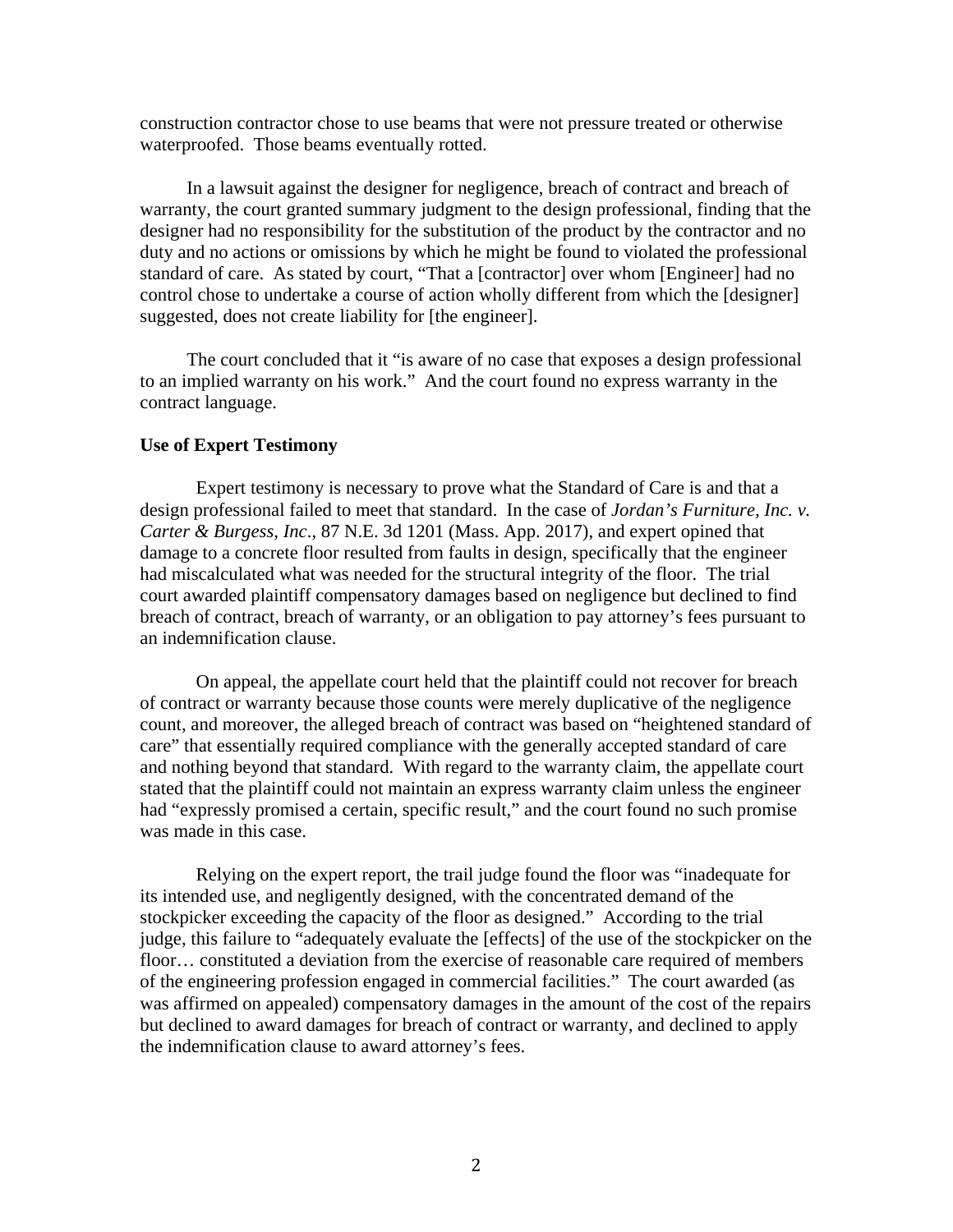The allegation of "heightened standard of care" was apparently based on what the court called a "brief reference to 'retail and movie theatre space." It is not uncommon to see the description of the standard of care state that it will be based on the standard of care generally applied by design professionals designing similar facilities – and then list things like, hospitals, stadiums, parking garages, or whatever is specifically be designed. The court is stating that the standard of care is not heightened merely by identifying the specific type of building to which the standard will be applied.

## **Elevating the Standard: Creating an Uninsurable Warranty**

An architect may be liable for failure of design to comply with fire code requirements even if it met the generally accepted standard of care if it agreed to contract language stating it would comply with the Standard of Care AND would comply with code requirements. In *School Board of Broward County v. Pierce Goodwin Alexander & Linville*, 2014 WL 1031461 (Fla. App., 4th Dist, 2014), the school board sued its architect to recover its increased construction costs to construct a third-floor balcony to have an emergency exit in case of fire, which was mandated by the fire marshal, a school board alleged that the designer breached its contractual obligation to provide a design consistent with code. The architect's defense that it met the standard of care in its interpretation of what was required by code was rejected by the court, which found that the contract held the architect to both a generally accepted standard of care, plus a separate duty to design to code.

The standard of care paragraph of the contract stated that the architect would comply with the "customary professional standards currently practiced by firms in Florida AND in compliance with any and all applicable codes, laws, ordinances, etc." The appellate court held that compliance with code was separate and apart from the normal standard of care requirements.

The appellate court concluded that the generally accepted standard of care had been "heightened" by three provisions of the contract:

"2.1.3 As to all services provided to this Agreement, the Project Consultant [the architect] shall furnish services by experienced personnel and under the supervision of experienced professionals licensed in Florida and shall exercise a degree of care and diligence in the performance of these services in accordance with the customary professional standards currently practiced by firms in Florida **and in compliance with any and all applicable codes, laws, ordinances, etc**….

 2.1.4 As to any drawings, plans, specifications or other documents or materials provided or prepared by Project Consultant or its Sub–Consultants, the Project Consultant agrees same **shall: … Comply with all applicable laws,** statutes, rules and regulations,